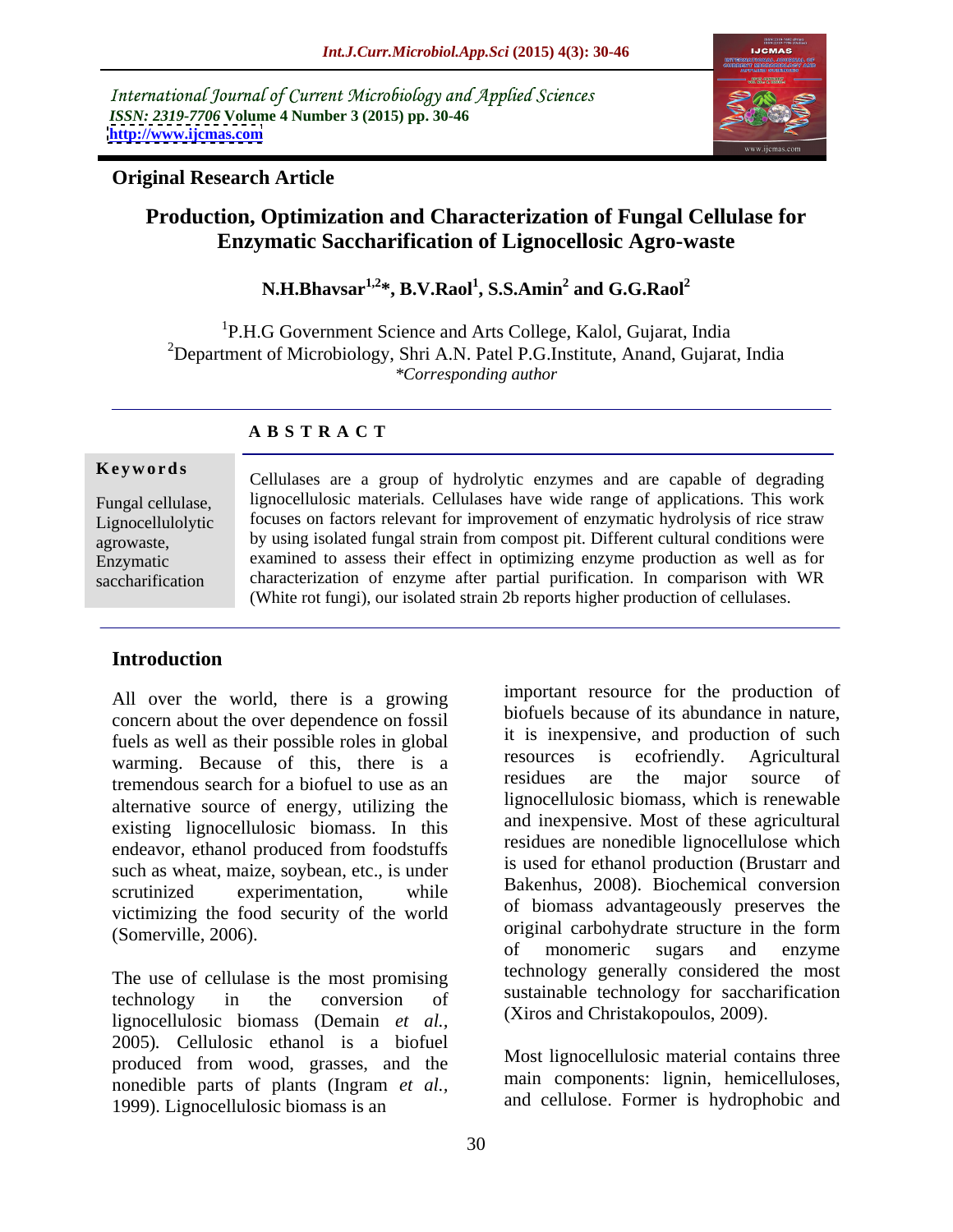latter two components are hydrophilic.<br>Lignin forms a three-dimentional network lignin. through the microbial cell wall (Eriksson,

Thus, these components are sparingly organic solvents because of adhesion of lignin to the polysaccharides. Such complex structure makes lignocellulosic biomass hard to be used by microorganisms and protect it against enzymatic hydrolysis. So, the enzymatic hydrolysis involves biomass pretreatment which decreases crystallinity of cellulose, increase biomass surface area, remove hemicellulose, and break the lignin barrier. Pre-treatment makes cellulose more accessible to hydrolytic enzymes to facilitate the conversion of carbohydrate polymers into fermentable sugars in a rapid way with the concomitant yield (Khushal Brijwani *et* 

Pre-treatments include physical, chemical, includes alkali, acid, lime and ammonia treatments while physical pre-treatments include steam explosion and microwave treatment (Table 2). Among all these, alkali pre-treatment has been proven to be a number of substrates. In 1950 Reese et al<br>promising one During the process of demonstrated their  $C_x-C_1$  hypothesis promising one. During the process of alkaline treatment, degradability remains mainly in the solid phase and the subsequent solid separation is easy. The most commonly used alkali is sodium hydroxide.

Cellulose is commonly degraded by an produced by several microorganisms, mainly by bacteria & fungi. Some of these extracellular enzymes capable of completely hydrolyzing crystalline cellulose *in vitro*. size, pH value, temperature, presence of Eunoi are the main cellulase producing inducers, medium additives, aeration, Fungi are the main cellulase producing

Lignin forms a three-dimentional network which is capable of breaking down a highly inside the cell wall. Cellulose and ordered cellulose polymer into sufficiently hemicellulose are densly packed by layers of smaller sugars which are able to pass insoluble in water and partially soluble in the participation of at least three types of the microorganisms. Cellulase is an enzyme through the microbial cell wall (Eriksson, 1969). The enzymatic degradation of cellulsose is a complex process that requires enzymes:

| structure makes lignocellulosic biomass hard   | <b>ENZYME</b>                 | <b>SUBSTRATE</b> |
|------------------------------------------------|-------------------------------|------------------|
| to be used by microorganisms and protect it    | Endoglucanases $(C_x)$        | $-CMC$ , $HEC$   |
| against enzymatic hydrolysis. So, the          | $(1,4-\beta - D)$ - glucan 4- | Amorphous        |
| enzymatic hydrolysis involves biomass pre-     | glucanohydrolase)             | cellulose        |
| treatment which decreases crystallinity of     | (E.C.3.2.1.4)                 | - cellodextrins  |
| cellulose, increase biomass surface area,      |                               |                  |
| remove hemicellulose, and break the lignin     | Exoglucanase $(C_1)$          | Amorphous        |
| barrier. Pre-treatment makes cellulose more    | $(1,4-\beta - D)$ - glucan    | cellulose        |
| accessible to hydrolytic enzymes to facilitate | cellobiohydrolase)            | - Cellodextrins  |
| the conversion of carbohydrate polymers        |                               | crystalline      |
| into fermentable sugars in a rapid way with    | (E.C.3.2.1.91)                | cellulose.       |
| the concomitant yield (Khushal Brijwani et     | $\beta$ – glucosidase         | - cellodextrin   |
| <i>al.</i> , 2011).                            | (E.C.3.2.2.21)                | - cellobiose     |

and thermal methods, and their These enzymes act sequentially in the combinations. Chemical pre-treatment synergistic system and subsequently convert cellulose into an utilizable energy source glucose and hence cellulases provide a key role in biomass utilization. The specificities of these enzymes have been studied by using a number of substrates. In 1950 Reese et al demonstrated their  $C_x-C_1$  hypothesis outlined in following figure.

> *Aspergillus* (Gokhale *et al.,* 1984) & *Trichoderma* (Benkun Qi *et al.,* 2007) are well known efficient producers of cellulases.

enzyme called cellulase. Enzyme is Cellulase production is the most important produce significant quantities of cellulase generally depends on variety of step in the saccharification of renewable cellulosic materials. The production of growth parameters which includes inoculum size, pH value, temperature , presence of inducers, medium additives, aeration, growth and time (Immanuel *et al.,* 2009) and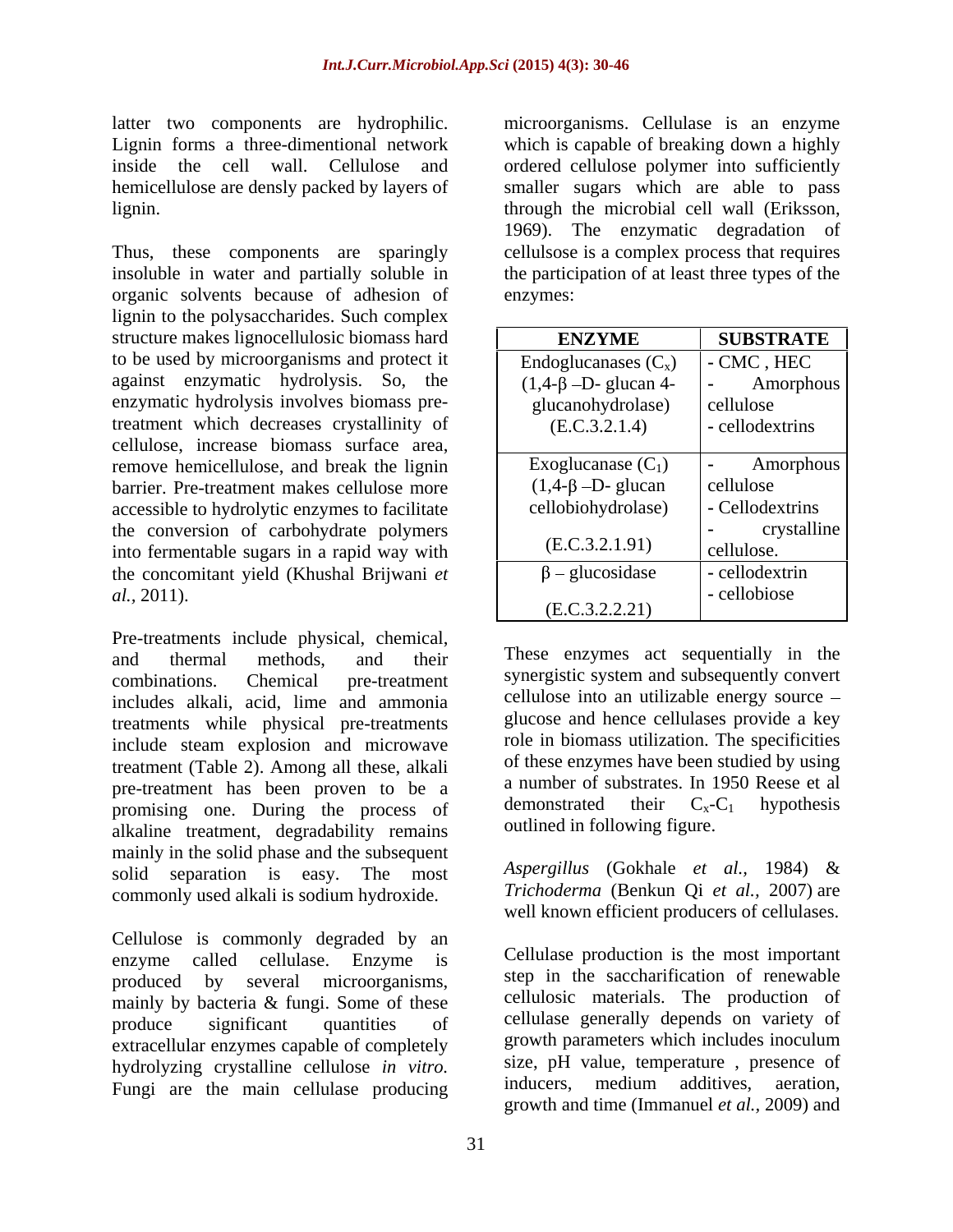also the cellulase activity is appear to be depend on the presence of various metal ions as activators and inhibitors (Muhammad *et al.,* 2012)*.* Cellulases have **Isolation and screening of cellulolytic** numerous applications in the area of **fungi:** For isolation and screening of industry and pharmaceuticals. The major industrial applications of cellulases are in local compost pits of Bakrol village, textile industry for 'biopolishing' of fabrics coordinates:  $22^{\circ}33'4''N$   $72^{\circ}55'3''E$ , Anand, and producing stonewashed look of denims, Gujarat, India. Isolation was done by serial in household laundry detergents for dilution method using Potato Dextrose Agar improving fabric softness and brightness (Cavaco-Paulo, 1998), in food, leather, carefully identified by morphological paper/pulp industries. Besides, cellulases are characteristics include color of the colony also used in ruminant nutrition for and growth pattern studies, as well as their improving digestibility, in fruit juices processing and another emerging application is de-inking of paper (Sakthivel *et al.,* 2010). Nevertheless, all these uses are of rather Cellulase producing fungi were primarily small magnitude compared with cellulase screened on selective Basal Salt Media requirements for bioconversion containing 1% carboxy methyl cellulose-Na

Recently Solid State Fermentation (SSF) Cellulose-Na salt, 1.0; Peptone, 0.2; Agar, gained fresh attention due to some major 3.0. Well of 6 mm size was made in the advantages it posses, especially in the middle of the plate and inoculated with utilization of agro-industrial residues and 0.1mL of spore suspension. Then the plates pollution prevention (Pandey *et al.,* 2011). In present study also cellulase production

cellulases, the present study emphasizes on screening of potential fungal cultures for 15 min. Then plates were destained with 1M various parameters that affects the enzyme 15–20 min. Diameter of zone of and utilization of partially purified enzyme<br>for the enzymatic hydrolysis of various treated and untreated lignocellulosic agro wastes.

collected from the different fields of the Padara village.

cellulolytic fungi sample was collected from 33'4"N  $72^{\circ}55'3''E$ , Anand,  $0.5512$ <sup>U</sup>E Anond as growth medium. The isolated strains were vegetative and reproductive observed under the microscope.

of lignocelluloses to fuel ethanol. Salt  $(g\%)$ : NaNO<sub>3</sub>, 2.0; KH<sub>2</sub>PO<sub>4</sub>, 1.0;  $MgSO<sub>4</sub>.7H<sub>2</sub>O$ , 0.5; KCl, 0.5; Carboxymethyl were incubated at 28ºC for 5 days.

was carried out by SSF. After 5 days, these plates were again In view of biotechnological importance of the plates were flooded with 1% Congo red cellulases production, optimization of NaCl solution and shaken at 50 rev/min for production, partial purification of enzyme decolorization was measured around each for the enzymatic hydrolysis of various zone of decolorization was selected for incubated for 18hr at 50 ºC. After incubation staining solution, shaken at 50 rev/min for 15 min. Then plates were destained with 1M 15 20min. Diameter of zone of colony. The fungal colony showing largest cellulase production.

**Materials and Methods** growing all the isolated strains in submerged **Selection of agricultural wastes:** Rice media. Macro nutrients (g/L): (NH4)2SO4, straw, Banana stem, banana leaves and  $1.4$ ;  $KH_2PO_{4}$ , 2.0; Urea, 0.3; CaCl<sub>2</sub>, 0.3; Sugarcane bagasse were selected for the MgSO<sub>4</sub>.7H<sub>2</sub>O, 0.3; Peptone, 1.0 and cellulase production and these wastes micronutrients  $(mg/L)$ : FeSO<sub>4</sub>.7H<sub>2</sub>O, 5.0; Secondary screening was carried out by fermentation by using Mandel and Weber's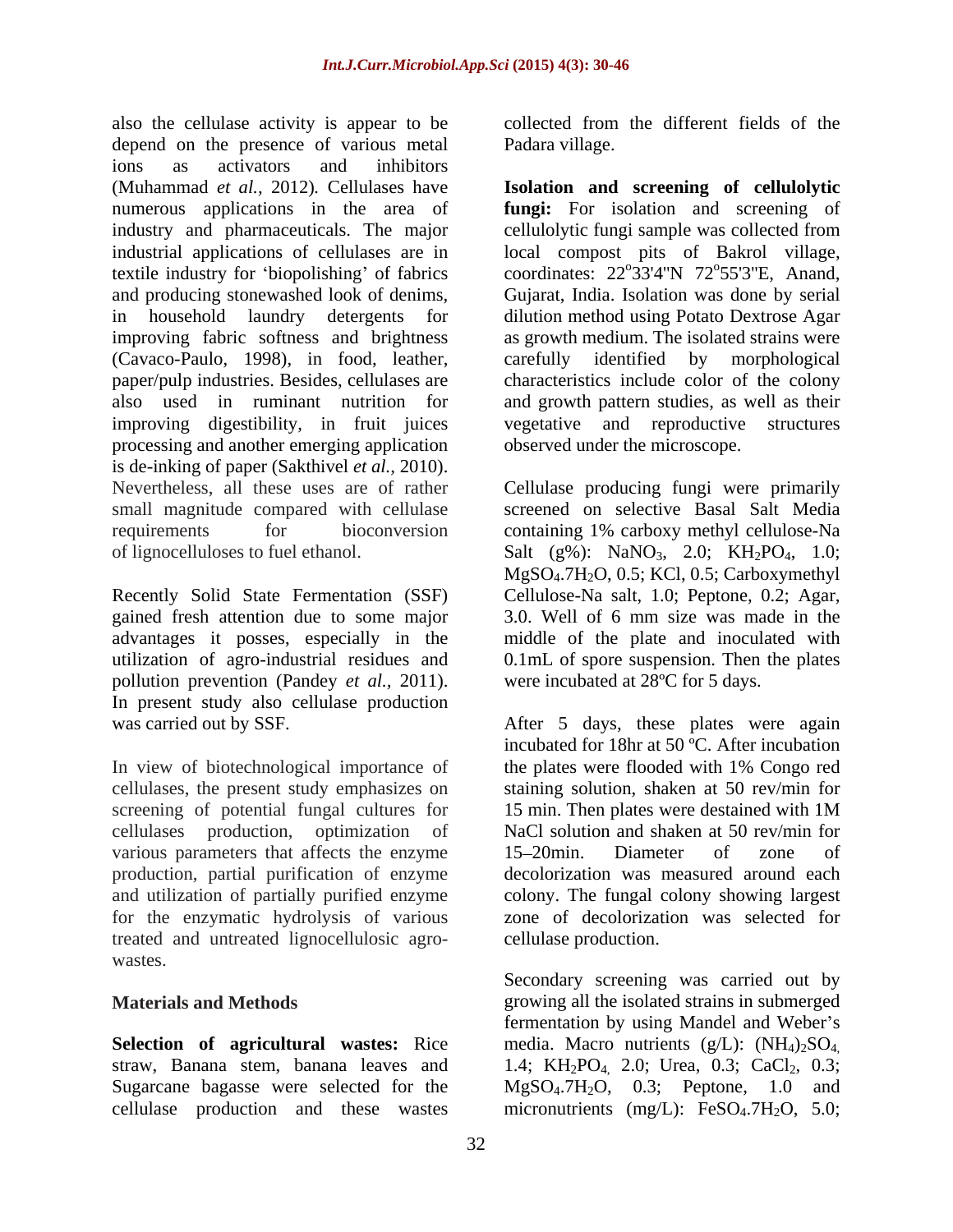MnSO<sub>4</sub>.7H<sub>2</sub>O, 1.6; ZnSO<sub>4</sub>.7H<sub>2</sub>O, 1.4; COCl<sub>2</sub>, 2.0. Enzyme activity was measured of fungi with improved cellulase production and had potential industrial application.

**Substrate profiling for SSF:** All four substrates were collected from local fields spores/mL and incubated for 6 days at the and used as a substrate for enzyme production. Substrates were ground and fermentation time 0.05 M citrate buffer of sieved by 5–7mm mashes separately. Then these substrates were pre-treated with different percentage of NaOH i.e. 5%, 10%, 15% and 20% and were incubated at room temperature for 12h. activity.

Then the slurry was filtered through muslin cloth and the biomass was washed cellulase activity completely under tap water till neutrality and was dried in oven at 80°C till moisture<br>Miller's method of DNSA was evaporated. The completely dried pretreated biomass was then used for the **Endoglucanase assay:** Activity of optimization of enzyme production and

culture of *Aspergillus niger* were maintained as stock culture on Potato dextrose agar slants. It was grown at 30°C for 5 days and then stored at  $4^{\circ}$ C for regular sub culturing. 50 ml of inoculum was prepared using potato dextrose broth in 250 ml conical

The inoculum was kept in shaker (200 rpm) at  $30^{\circ}$ C for 48 hours before it was used for  $\frac{\text{mH}}{\text{mL}}$  0.05 M sodium citrate buffer having pH

**Fermentation process:** Fermentation was performed in 250mL Erlenmeyer flask containing 5g of pre-treated substrate. The moistening agent used was Mandel and

COCl2, 2.0. Enzyme activity was measured elements were autoclaved separately. The in the broth. The aim was to isolate strains flask was cooled down at room temperature screening. The medium and the trace and a known amount of sterilized trace elements were added.

> The flasks were then inoculated with  $1\times10^{6}$ 6 spores/mL and incubated for 6 days at the ambient temperature  $(28\pm1\textdegree C)$ . At the end of fermentation time 0.05 M citrate buffer of pH 5.3 was added to give total 50mL/flask. The flasks were shaken at 150 rpm for 1hr and then filtered with muslin cloth to obtain clear filtrate for determining enzyme activity.

### **Determination of reducing sugar and cellulase activity**

## **Miller s method of DNSA**

saccharification. 
<br>
quantified by carboxy-methyl cellulase **Cellulose content estimation from** substrates:<br>enzyme, 1.0 mL 0.05 M sodium citrate **Inoculum preparation:** The selected CMC prepared in the same buffer was **Endoglucanase assay:** Activity of endoglucanase in the culture filtrates was (CMCase) method (Ghosh, 1987). The reaction mixture with 0.5 mL of crude enzyme, 1.0 mL 0.05 M sodium citrate buffer having pH 5.3 and 0.5 mL substrate CMC prepared in the same buffer was incubated in the water bath at 50°C for 30 minutes. The released reducing sugar was determined according to Miller's method of DNSA (Miller, 1959). Appropriate control without enzyme was simultaneously run.

flask. **FPase assay:** Total cellulase activity was the fermentation process.<br>
5.3 and a strip of Whatman filter paper #1 Weber's medium used for secondary  $_{\text{run}}$ measured by FPase assay. The reaction mixture with 0.5 mL of crude enzyme, 1.5 mL 0.05 M sodium citrate buffer having pH (50 mg, 1 X 6 cm) was incubated in the water bath at 50°C for 1 hour. The released reducing sugar was determined according to Miller's method of DNSA. Appropriate control without enzyme was simultaneously run.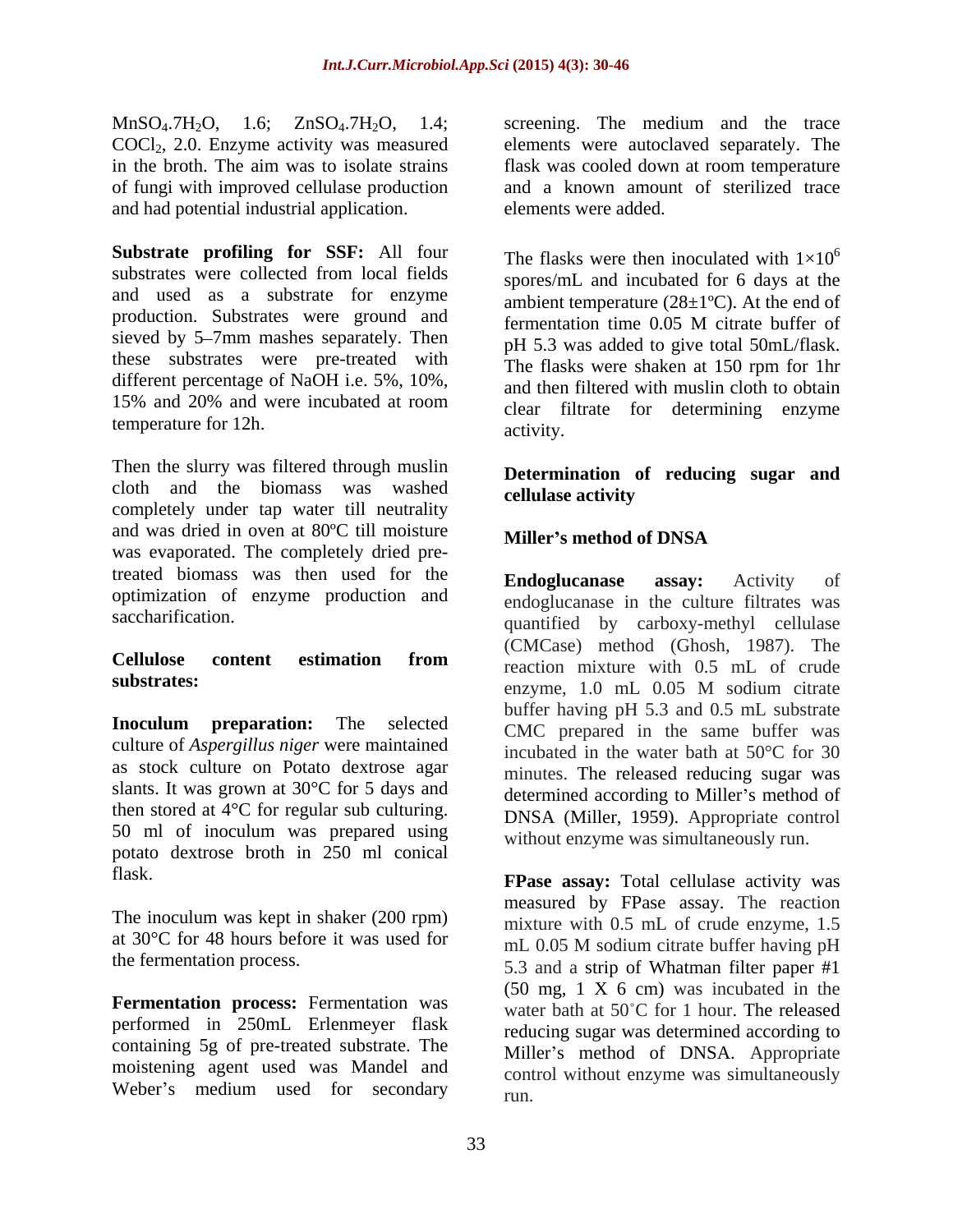**Influence of various agro-wastes as a** enzyme production by using it with various **carbon source on cellulase production:** Four lignocellulosic agro-wastes were MW media, 2:1 (MW media: spent wash), selected on the basis of their cellulose 1:2 (MW media: spent wash) and 3mL spent content and were used to check their influence on the enzyme production. Fermentation was carried out for 6 days and **Partial purification:** All procedures of the

**Influence of various alkali pre-treated substrates on cellulase production:** influence on the enzyme production were sulphate to the culture filtrate from 60% to treated substrates i.e. 5%, 10%, 15% and

**production:** Fermentation period is an important parameter for enzyme production.

**Influence** of **pH** on enzyme production: appropriate buffers; 0.05 M citrate buffer Different values of pH are taken that is 4.0, 4.8, 5.0, 5.3, 6.0, and 6.5 and the CMCase different values of pH was adjusted by DNS method. adding Mandel's medium having various pH

**production:** To check the effect of by incubating crude enzyme with 1 % CMC activity was determined. different temperatures as described above.

**Optimization of culture conditions for Influence of spent wash as moistening enzyme production agent on cellulase production:** Effect of distiller waste spent wash is checked on the concentration ratio of MW media like 3mL MW media, 2:1 (MW media: spent wash), 1:2 (MW media: spent wash) and 3mL spent wash.

cellulase production was measured. cellulase purification were carried out at Substrates which gives the maximum followed by fractional ammonium sulphate production during the study of their precipitation by adding solid ammonium selected for this study. Different alkali pre-80% saturation. After 48 h the resulting 20% NaOH, were used for the production  $10,000 \times g$  for 30 min and dissolved in optimization to check their effect on the buffer A and dialysed overnight against enzyme production. three changes of the same buffer. Insoluble **Influence of incubation period on enzyme** 10,000 × *g* for 10 min. The clear supernatant 4°C. The culture supernatant was separated by centrifugation process, by using buffer like buffer A, 50mM citrate buffer (pH 5.3), sulphate to the culture filtrate from 60% to precipitate was collected by centrifugation at material was removed by centrifugation at was filter sterilized and stored at  $4^0C$ .

In this study, fermentation experiment was **Effect of pH on the enzyme activity:** The carried out up to 7 days and production rate optimum pH for the crude enzyme was was measured at every 24 hour. determined by incubating crude enzyme and FPase activity is measured at 50ºC. The 50°C. Cellulase activity was assayed by with substrate (1% CMC) prepared in appropriate buffers; 0.05 M citrate buffer (pH 3.0 to 8.0). Crude enzyme mixture in those buffers was incubated for 30 min at DNS method.

mentioned above. **Effect of temperature on the enzyme Influence of temperature on enzyme** activity of endoglucanase was determined temperature on the enzyme production, in 0.05 M citrate buffer (pH 3.0 to 8.0) at fermentation was carried out at two different temperatures between 30 and 80°C. Enzyme temperature 28°C and 30°C and the enzyme activity was assayed by DNS method at **activity:** The effect of temperature on by incubating crude enzyme with 1 % CMC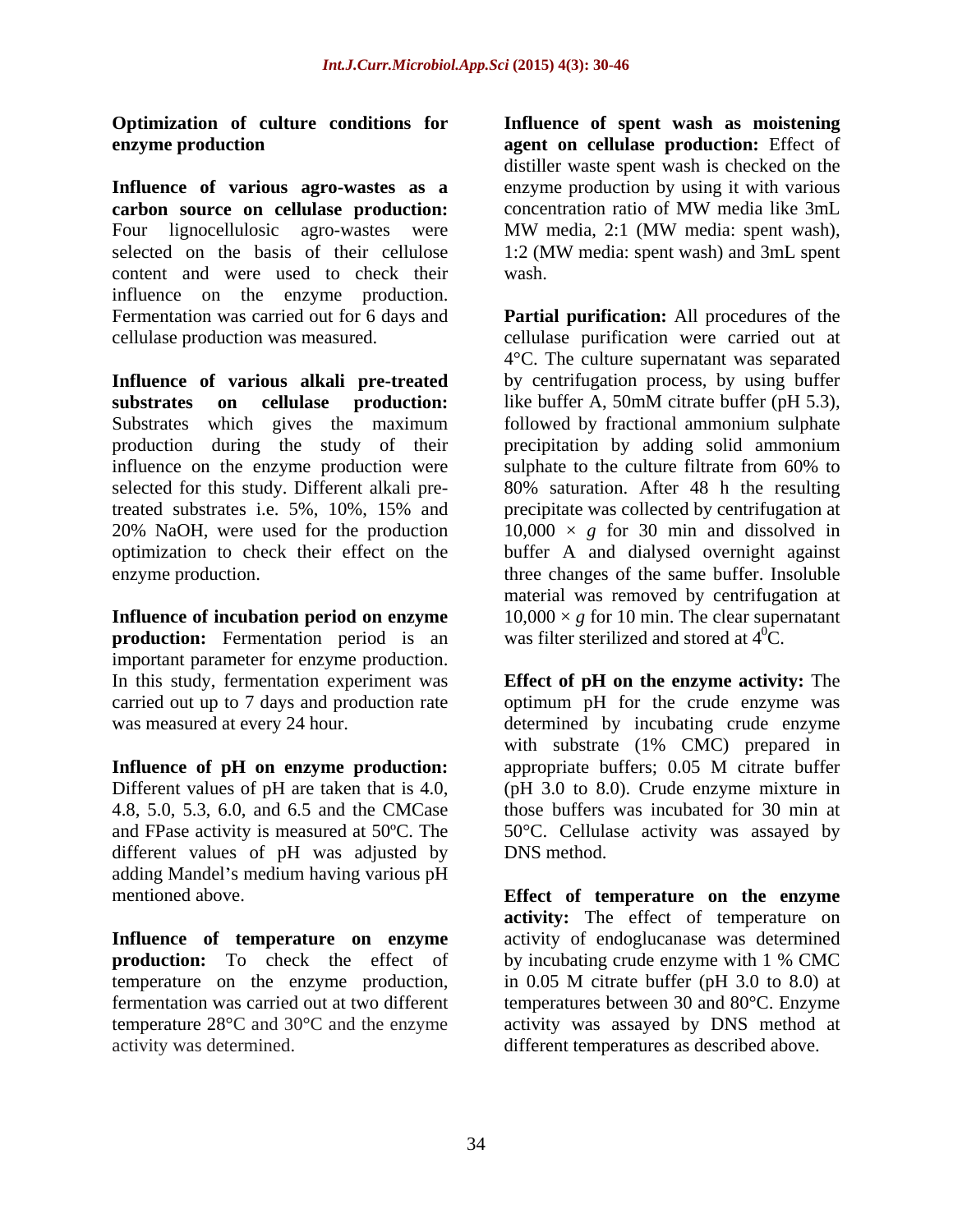**Effect** of **various metal ions** on **the**<br> **enzyme activity:** Various divalent metal sample. We selected nine different fungi and  $Fe^{2+}$  and  $Cu^{2+}$  were applied to check the optimum activity of enzyme. Each metal ion

and untreated rice straw and banana stem, under the microscope include spore

**Characterization of released reducing sugar by Thin Layer Chromatography** Isolate 2b was observed with highest **(TLC):** Enzymatically saccharified samples CMCase activity as 4.39 U/mL and Fpase were spotted on readily available TLC plate activity as 5.01 U/mL. Therefore this of silica,  $60$  F<sub>254</sub>, Merck, Germany, and allowed to run by capillary action in the mixture of n-Butanol, n-Propanol, Ethanol and Water in the ratio of 4:6:6:4 followed by heating the TLC plate at  $100^{\circ}$ C for 10 min in the oven. The plate was sprayed with the solution containing DPA spraying solution. Then the plate was dried in oven at  $100^{\circ}$ C to was subcultured on PDA agar medium. develop the colour. Glucose (0.1 mM) was Initially the colonies were white and used as standard. The changed to black, as culture matured. When

### **Isolation and screening of cellulolytic organism** (Fig. 3).

The fungi were isolated and screened from the samples collected from local compost pits of Bakrol village, Anand, Gujarat, India,

**enzyme** activity: Various divalent metal sample. We selected nine different fungi and ions including  $Ca^{2+}$ , K<sup>+</sup>, Co<sup>2+</sup>, Mg<sup>2+</sup>, Mn<sup>2+</sup>, they were named as N<sub>1</sub>, N<sub>2</sub>, N<sub>7</sub>, N<sub>10</sub>, N<sub>14</sub>, 2b, were applied to check the MBTry, NBN<sub>8</sub>, and Asp. The isolated strains was used at concentration of 5mM. characteristics including colour of the **Enzymatic hydrolysis:** Alkali pre-treated the microscopic characteristics examined carried in different 250mL of Erlenmeyer formation and colour. Isolated fungal strains flask, mixed with extracted enzyme having were subjected to screening. The diameter of 1.2 U/mL activity and purified enzyme hydrolytic zone on solid plate containing 1% having 1.2 U/mL activity in each flask. The CMC was measured. Isolate 2b showed total volume of solution is adjusted to 50mL highest zone of hydrolysis of 12 mm (Fig. by addition of 50mM sodium citrate buffer 1). Further screening is carried out by of pH 5.3. This Enzymatic solubilization growing all the isolated strains in submerged was performed in an orbital shaker at  $50^{\circ}$ C, fermentation by using MW media. The aim 150 rpm for 24 h. The content of reducing was to isolate strains of fungi with improved sugar solubilized into hydrolysate was cellulase production and had potential determined by DNSA method at every 2 industrial application. Cellulase production hours. by each isolated strain is indicated in figure **Effect of the size of**  $\sim$  **cellulase and the soil of the soil of the soil of the soil of the soil of the soil of the soil of the soil of the soil of the soil of the soil of the soil of the soil of the soil of the soil of** were identified by morphological colony and growth pattern studies. Some of under the microscope include fermentation by using MW media. The aim 2.

isolated strain was selected for further studies for cellulolytic enzyme production on solid state fermentation.

### **Identification of fungal isolate 2b**

**Result and Discussion white fluffy aerial mycelia**, while mature **Colony morphology:** The selected strain immature, the colonies were covered with colonies were covered with black spores and reverse of the colony was buff coloured (Fig. 3).

### **Microscopic examination of the isolate 2b**

The matured colonies were subjected to lacto phenol cotton blue staining and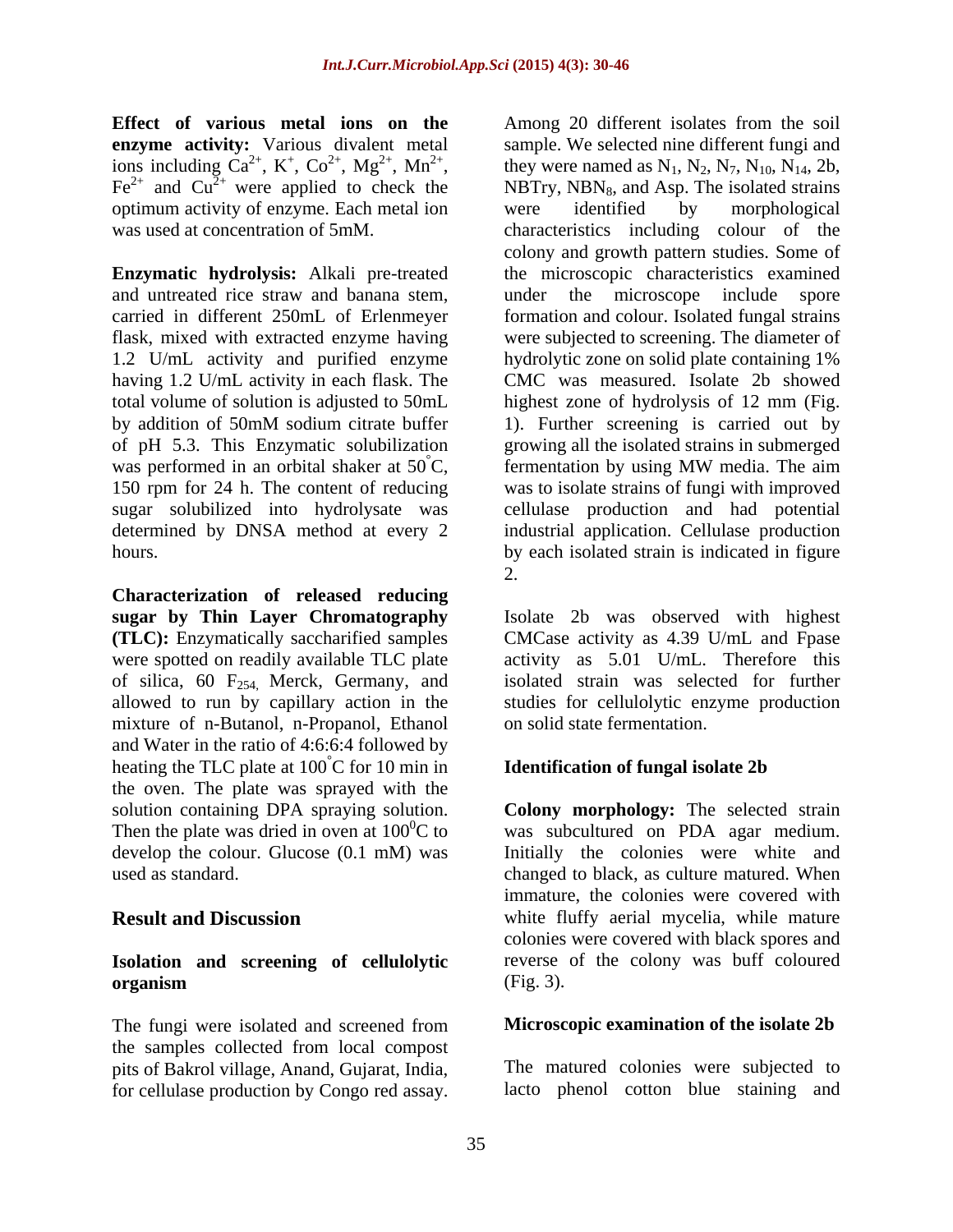microscopic examination was made. From Damisa *et al.,* 2008, pretreating of substrate the microscopic observation it was clear that with NaOH may have resulted in the the colony showed the hyaline septate swelling of particles and causing easy hyphae. The conidial head was large and removal of lignin which may be the possible appeared black to brownish black. The conidiophores were hyaline or brownish near the vesicle. Each vesicle appeared **Optimization of cellulase production by** globose in shape and cover with brownish sterigmata on the entire surface in two series

banana leaves, and sugarcane bagasse were their cellulose content. To use these agro

Cellulose is the major component of biomass (30 60% of dry biomass) (Lee, **Influence of various agro wastes as a** 1997). Among vast variety of **carbon source on the cellulase production** lignocellulolytic agro wastes, we have selected four agro waste and measured their

From selected four agro waste, in banana

pre-treatment increased accessible cellulose content (Zhang *et al.*, 2007) while it causes<br>weight loss of substrate. In another study by weight loss of substrate. In another study by further optimization studies for SSF

reason of weight loss.

# **SSF**

(Fig. 4). Based on the colony morphology Cellulase production dependsupon the and microscopic observation the genus was composition of the fermentation medium. confirmed as *Aspergillus.* Optimization for over production of the **Substrate profiling for SSF**  number of physico-chemical parameters Various agro industrial residues like rice temperature and moistening agent, and husk, wheat bran, rice straw, banana stem, availability of substrate from various agro used for SSF. All these agro residues vary in initial optimization of the medium, the wastes as a substrate for cellulase time" approach was used by changing one production, estimation of their cellulose parameter at a time. The selected cellulolytic content is necessary. strains were grown in selected media **Cellulose content measurement from** production. Studies were performed for **various lignocellulosic agrowastes** different fermentation conditions for hyper enzyme is an important step and involves a such as the incubation period, pH, wastes in solid state fermentation. For the traditional method of "one variable at a consisting of selected substrates for enzyme cellulase production.

cellulose content and the results are shown banana leaves, rice straw, and sugarcane in table 1. bagasse) screened, banana stem gave the stem (BS) and rice straw (RS), cellulose SSF (figure 6). Maximum activity found content was estimated higher than other two was 8.6 U/mL and 7.4 U/mL of Fpase and substrates. Coweling (1975) reported that CMCase, respectivly. Considerable amount lignocellulosic biomass contain 40 60% of enzyme production was observed on rice cellulose content. Settlem and sugarcane bagasse. Comparatively From results it was clear that mild NaOH the banana leaves on SSF. Since banana Among the 4 substrates (banana stem, maximum cellulase production when fermented with selected isolate 2b under less enzyme production was observed with the banana leaves on SSF. Since banana stem and rice straw showed maximum production of cellulase, it was selected for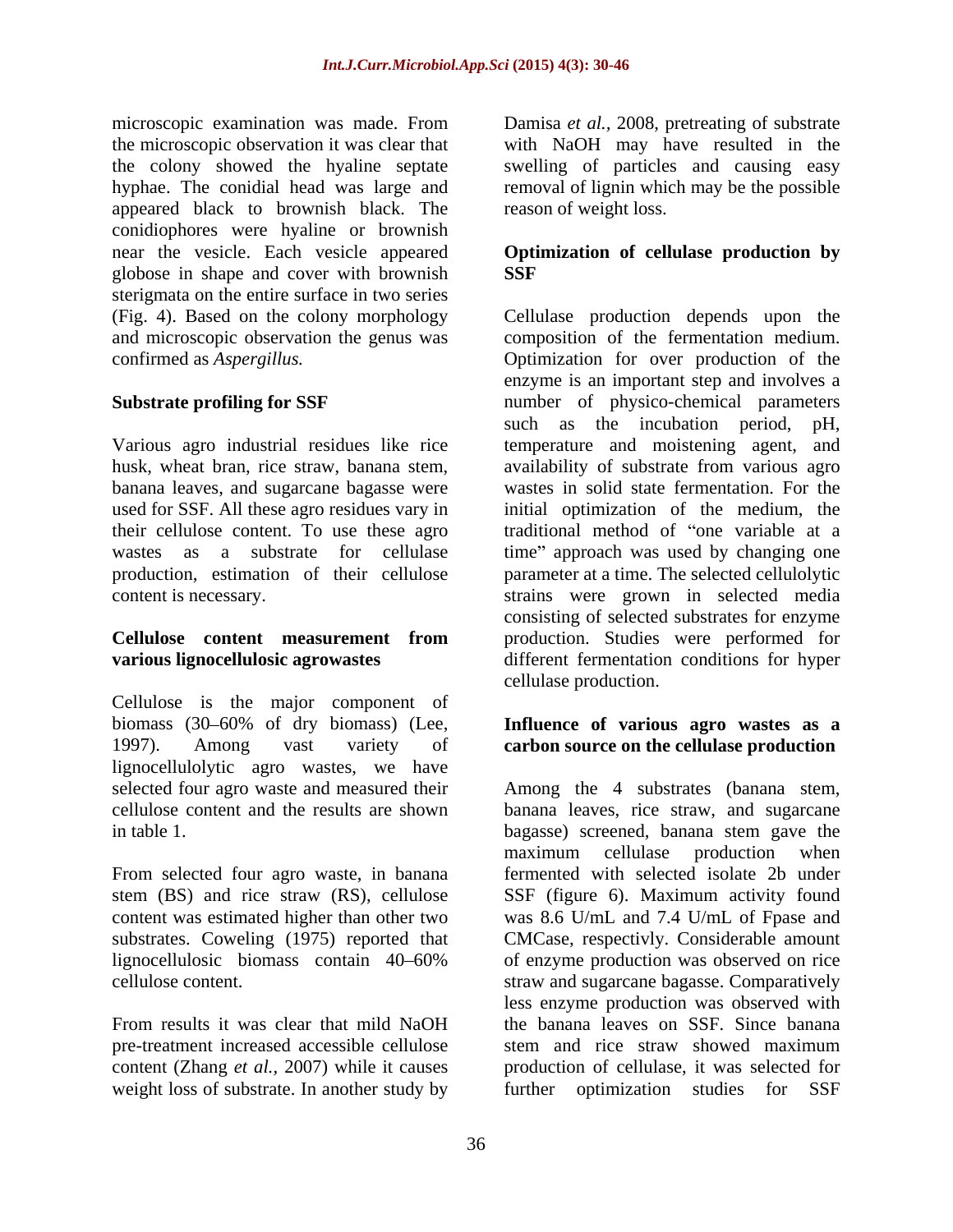systems. In a study conducted by Ojumu *et al.,* (2003) on *Aspergillus flavus* reported that the saw dust, rice straw and sugarcane different incubation period. The incubation bagasse were found to be the best substrates period to achieve peak enzyme activity for the production of cellulase. Sugarcane 12.25 U/mL and 13.26 U/mL of CMCase bagasse, tea production waste, coconut coir and FPase, respectively by the isolate 2b, in pith, rice husk, wheat bran, rice bran *etc*.,<br>have been employed for production of was 144 h which was suitable for cellulase using a variety of microorganisms commercial point of view (Table 4). It might such as *Trichoderma*, *Aspergillus*, be due to the depletion of nutrients which *Penicillium, Botrytis, Neurospora etc*., stressed the fungal physiology resulting in (Fig.5) (Pandey *et al.,* 2011). Ananda the inactivation of secretory machinery of Muniswaran *et al.* (1994) used banana stalk and coconut coir for production of cellulases. *T. lignorum* was grown on the **Influence of pH on cellulase production** banana waste based medium for production of cellulolytic enzymes and assays were Among physical parameters, pH of the carried out as reported earlier (Baig *et al.,* growth medium plays an important role by

The effect of different concentration of 5.0 (Latifian *et al.,* 2007; Wen *et al.,* 2005). NaOH on enzyme releases from alkali The pH change observed during the growth treated banana stem and rice straw of microbes also affects product stability in fermented with fungus 2b and WR is presented in table 3. The highest CMCase enzyme activity from 2b was achieved using The cellulase enzyme production by the banana stem pre-treated with 5% NaOH isolates 2b and WR at different pH showed  $(12.25 \text{ U/g})$  followed by 10%  $(6.44 \text{ U/g})$ , maximum CMCase activity of 12.21 U/g 15% (4.39 U/g), and 20% (3.25 U/g). The and 9.32 U/g respectively while maximum results revealed that low concentration of FPase activity of 16.03 U/g and 11.4 U/g alkali is the best treatment for the maximum respectively at pH 4.8. Das *et al.* (2008) also cellulase production. Bjerre *et al.* (1996) found that dilute NaOH was an effective pre-treatment for lignocellulosic materials. In another study by Damisa *et al.* (2008) Further increase or decrease in pH from 4.8, revealed that the use of NaOH pre-reduced all the enzyme activity. Similar treated substrate gives higher cellulase yield.

The incubation period is directly related with the production of enzyme. Up to a

certain extent isolate 2b and WR showed the most active cellulolytic species along with SSF with 5% NaOH treated both substrates, was 144 h which was suitable for the enzyme (Nochure *et al.,* 1993).

2003) inducing morphological changes in microbes **Influence of various alkali pre-treated**  medium has strong influence on the enzyme **substrates on cellulase production production.** Production of most fungal and in enzyme secretion. Initial pH of the cellulases is reported in the pH range of 4.5 the medium.

> isolates 2b and WR at different pH showed observed cellulase activity was optimum at pH 4.8 (Fig. 9 and Table 5).

**Influence of incubation period on** Doppelbauer *et al.* (1987), whereas pH 7 **cellulase production** was reported by Krishna (1999) for the observation was made for cellulase production by *A. niger* in SSF by production of bacterial cellulases by using banana wastes in SSF.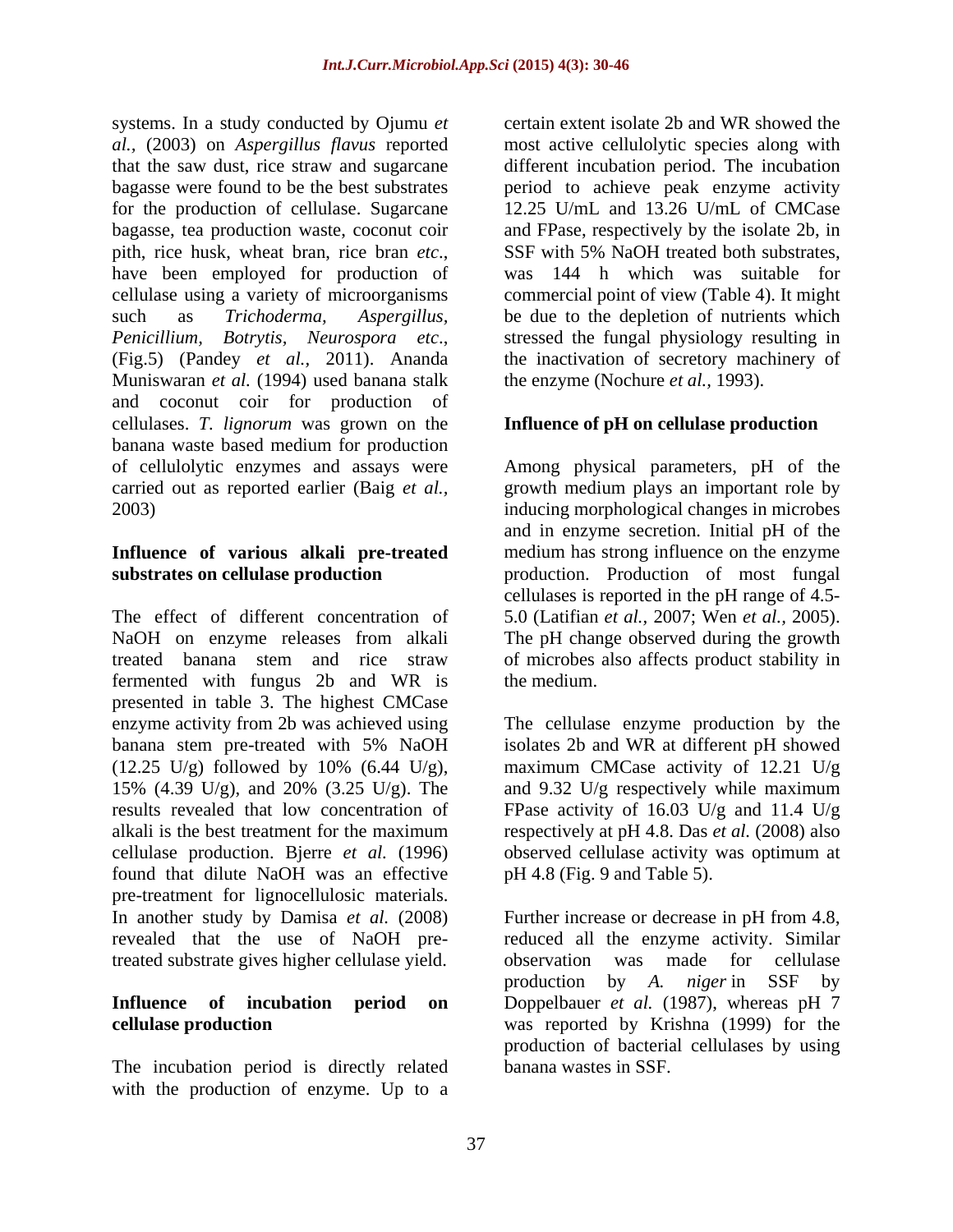# **production production production production production production production production production production production production production production production production production**

Incubation temperature plays an important efficiency of purification method (Table 8). role in the metabolic activities of a By analysing the above table we come to microorganism. In the present study, the know that we got 7.45 fold purified enzyme. optimum temperature for maximum enzyme This purified enzyme was stored at 4°C and production by isolates 2b was 12.25 U/mL and 13.26 U/mL for the activity of CMCase and FPase, respectively recorded at 28°C. In Enzyme characterization general the temperature maintained in SSF system is in the range of 25 to 35ºC and depends on the growth kinetics of the microorganism employed rather than on the enzyme produced (Lonsane *et al.,* 1985). Ali *et al.* (1991) reported maximum yield of cellulase from *Aspergillus niger* at 40ºC, respectively in SSF. Singhania *et al.* (2006) studied 28°C temperature was suitable for cellulase production (Fig. 8 and Table 6). **Ellect 0**<br>activity

### **Influence of spent wash as moistening agent on cellulase production**

Moisture content is a critical factor in SSF processes because this variable has influence on growth, biosynthesis and secretion of enzyme. In the present study distiller spent<br>while the temperature  $I_{50}$  was 60°C. wash was used as moistening agent in various combinations with MW media. The maximum enzyme production was obtained<br>  $2m<sup>T</sup>$  of speak weak consentration (Teble 7) According to previous studies, cellulases are 3mL of spent wash concentration (Table 7). Distiller spent wash possess high nutrient amount required for the growth of microorganisms. Presence of organic carbon and nitrogen as well as some metal ions like calcium, magnesium, zinc, cobalt, etc.

## **Partial purification**

Enzyme produced by solid state fermentation of banana stem treated with 5% NaOH by isolate 2b is further purified by ammonium sulphate fractionation method and then by performing dialysis of obtained fraction of  $60-80\%$ . During  $60-80\%$ ammonium sulphate fractionation our

**Influence of temperature on cellulase** desired protein gets precipitated which is further dialyzed against 0.05M citrate buffer having pH 5.3. Following table shows the further used for its kinetic studies.

### **Enzyme characterization**

Study of enzyme characterization is necessary to understand the behaviour of enzyme in various physical and chemical conditions. In this section we study the effects of various parameters like pH, temperature and effect of various metal ions on the activity of enzyme.

### **Effect of temperature on purified enzyme activity**

The optimal temperature for the purified celluase is  $50^{\circ}$ C at pH 4.8. It shows 4.05 U/mL activity. The purified cellulase was stable at temperatures under  $30^{\circ}$ C to  $50^{\circ}$ C.

while the temperature  $I_{50}$  was 60°C.<br>According to previous studies, cellulases are active at the pH range of 6.0–7.0 from A. *Niger* (Akiba *et al.,* 1995 ) from 30 C enzyme activity increased but activity started to decline as temperature increased above 60°C and became completely denatured at 100°C.

### **Effect of pH on purified enzyme activity**

cellulase exhibited highest activity at pH 5.3 and was stable between pH 5 to 6. According to previous studies, cellulases are active at the pH range of 6.0 to 7.0 from *A. Niger* (Akiba *et al.,* 1995).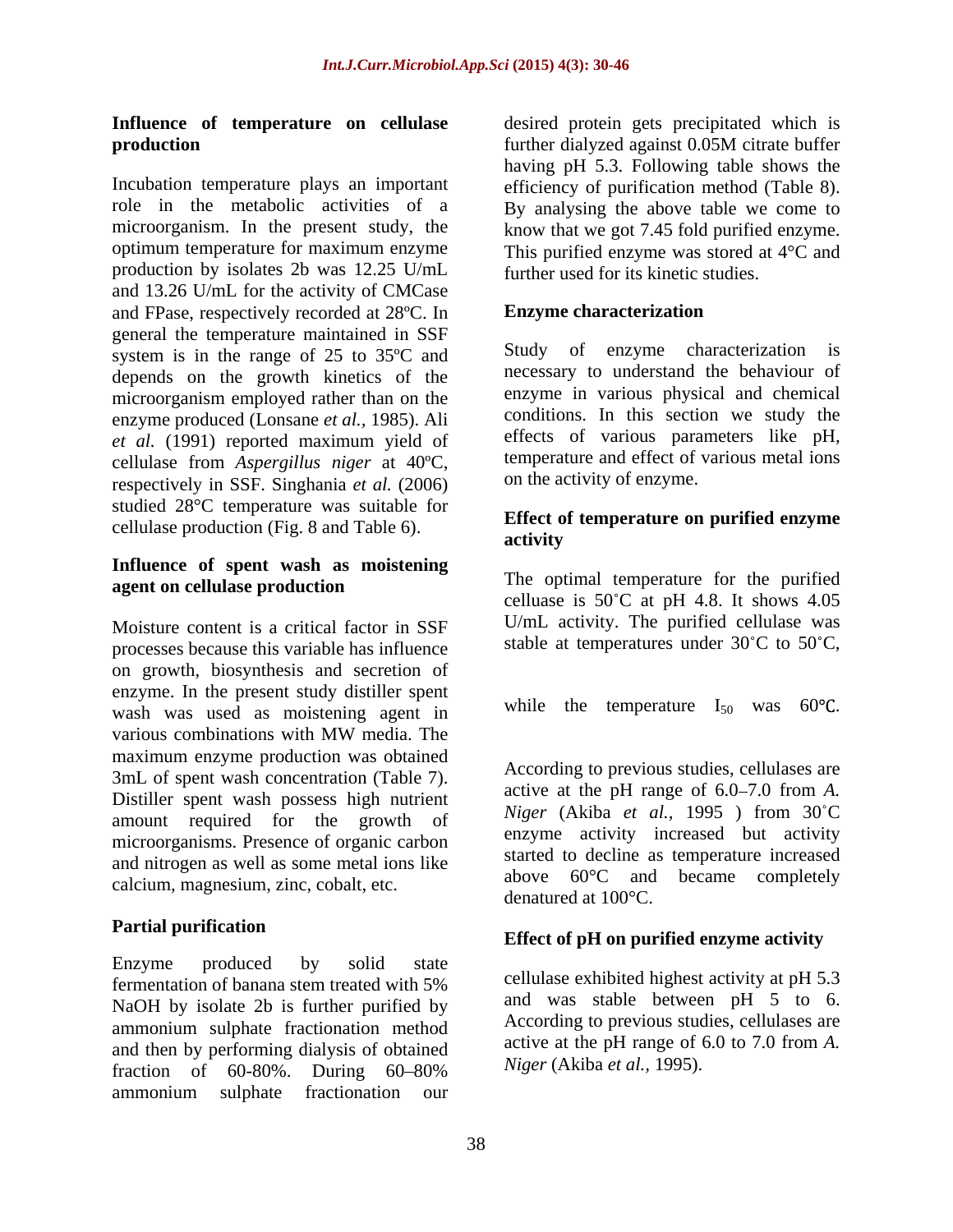# **Effect of various metal ions on purified**

The present study revealed that metal ions inactivation or depletion of an easily  $Ca^{2+}$  and  $Mn^{2+}$  activated cellulases of isolated fungi 2b, which was moderately isolated fungi 2b, which was moderately mixture. From the observed results, it was inhibited by  $Co^{2+}$  and  $Fe^{2+}$  and strongly inhibited by  $Cu^{2+}$ . The major action of these from the pre-treated banana stem as inhibited by  $Cu^{2+}$ . The major action of these metal ions is to work as cofactor of the compared to pre-treated rice straw. Enzymes enzyme (Fig. 11). Activation of cellulase synthesized on banana agro-waste medium occurs when storage or purification results released more glucose (Baig *et al.,* 2003). in aggregation and auto oxidation by Untreated substrates were found less reducing agents which cause the reduction accessible towards enzymatic hydrolysis as of disulfide bonds, similar to the findings of evidenced by very low amount of reducing

Enzymatic hydrolysis is essential to saccharification for ethanol production. complete cellulose degradation. Action of Cellulase from *T. reesei* and *A. niger* were cellulase leading to the production of used for hydrolysis of pine parks (Parajo *et*  glucose would make the production of *al.*, 1988). bioethanol from lignocellulosic materials more profitable. In the present study, saccharification of agro-residues like rice straw and banana stem was carried out by Detection of sugars from the hydrolysates by crude cellulase enzyme and partially thin layer chromatography showed purified cellulase enzyme from the isolate 2b. Figure 10 shows the profile of reducing sugars obtained upon enzymatic hydrolysis 10. of rice straw and banana stem with 5%

**enzyme activity enzyme activity enzyme activity enzyme activity end e** to **e** to **e** to **e** to **e** to **e** to **e** to **e** to **e** to **e** to **e** to **e** to **e** to **e** to **e** to **e** to **e** to **e** to **e** to **e** to **e** and  $Mn^{2+}$  activated cellulases of hydrolysable fraction of cellulose in the  $2^+$  and Fe<sup>2+</sup> and strongly found that the sugar yield was maximum Smriti et al in 1999 for *Catharanthus roseus.* sugar released during enzymatic hydrolysis. **Enzymatic hydrolysis** hydrolysis of lignocellulosic materials. **Effect of variancy metallies and internal phase of rapid sugar except<br>frequency mentallies that constrained that the substrates of rapid the substrates of rapid signal<br>tend the substrate decision in the simulated funging** hydrolysis. This could be due to enzyme Many authors used microbial enzymes for Fadel (2000) used cellulase for wheat straw *al.,* 1988).

### **Thin layer chromatography**

thin layer chromatography showed remarkable presence of glucose in the hydrolysate of pre-treated substrates (Figure 10).

**Table.1** Cellulose content measurement from various lignocellulosic agrowastes

|                             | Substrate   Cellulose content (%) |
|-----------------------------|-----------------------------------|
|                             | 23%                               |
| $\mathbf{m}$ $\alpha$<br>טע | 200<br>JU/0                       |
| n T<br>ப                    | 25%                               |
| DC<br>$\sim$                | 32%                               |

**Table.2** Effect of pretreatment on substrate

|                                | anana stem | Rice straw                                              |        |
|--------------------------------|------------|---------------------------------------------------------|--------|
|                                |            | Cellulose $(\%)$ Weight (g) Cellulose $(\%)$ Weight (g) | $\sim$ |
| Before pretreatment            |            |                                                         |        |
| After pretreatment   5%   59.6 |            |                                                         |        |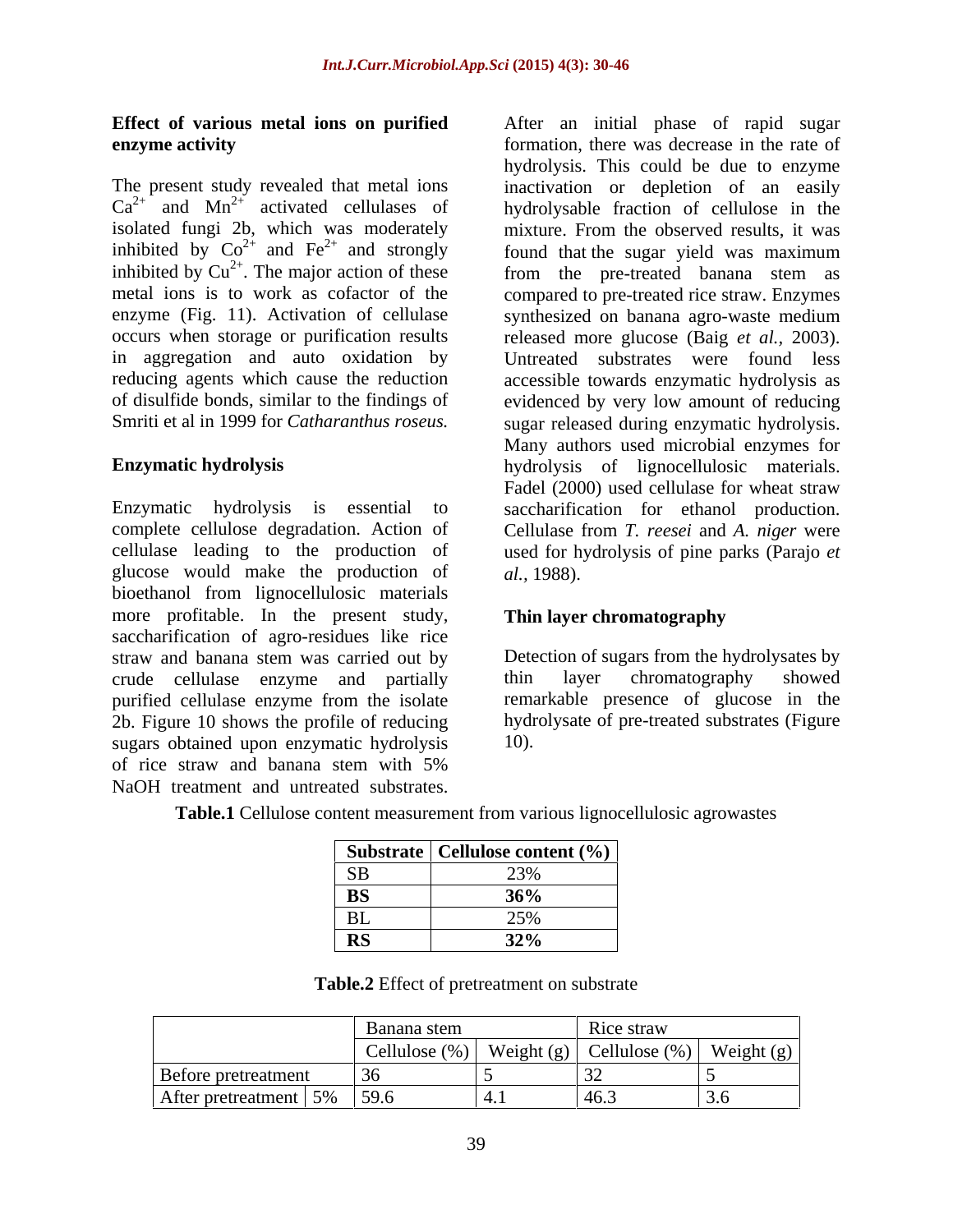### *Int.J.Curr.Microbiol.App.Sci* **(2015) 4(3): 30-46**

**Table.3** Influence of various alkali pretreated substrates on cellulase production by WR

| WR                                |                       |                      |                                             |                                            |
|-----------------------------------|-----------------------|----------------------|---------------------------------------------|--------------------------------------------|
| Alkali Pretreatment   Banana Stem |                       |                      | Rice Straw                                  |                                            |
|                                   |                       |                      | Enzyme activity (U/g) Enzyme activity (U/g) |                                            |
|                                   | CMCase                | FPase                | CMCase                                      | Fpase                                      |
| 5%                                | 11.65                 | 12.02                | 9.31                                        | 10.39                                      |
| 10%                               |                       | $\sqrt{7}13$<br>1.1J | 4.75                                        | 5.24                                       |
| 15%                               | $\sim$ $\sim$<br>3.ZO | 5.87                 | 1.89                                        | $\bigcap$ $\bigcap$ 1<br>$\angle . \cup 1$ |
| 20%                               | 2.01                  | 4.31                 | 1.23                                        | 2.67                                       |

**Table.4** Influence of incubation period on cellulase production

| Incubation period (hours) 2b |                                                 |             |                                  |       |
|------------------------------|-------------------------------------------------|-------------|----------------------------------|-------|
|                              | Enzyme activity $(U/g)$ Enzyme activity $(U/g)$ |             |                                  |       |
|                              | <b>CMCase</b>                                   | FPase       | CMCase                           | Fpase |
|                              | $\cdot\!\!\sim\!\!\sim$                         | 8.43        | $\sqrt{5}$ 22<br>ັບ ∙ັບ <i>⊨</i> | 7.92  |
| $\overline{\Omega}$<br>⊥∠∪   | 9.62                                            | 10r<br>10.1 | 17.19                            | 8.62  |
| 144                          | 12.25                                           | 13.26       | 11.39                            | 12.98 |
| 168                          | 10.36                                           | 11.32       | 10.04                            | 12.48 |

**Table.5** Influence of pH on cellulase production by isolate 2b and WR

| pH                                     |                                                                                            |                                 |                                 |      |            |      |                                                |    |
|----------------------------------------|--------------------------------------------------------------------------------------------|---------------------------------|---------------------------------|------|------------|------|------------------------------------------------|----|
|                                        |                                                                                            | $ $ CMCase (U/g) $ $ FPase(U/g) |                                 |      |            |      | $\vert$ CMCase(U/g) $\vert$ FPase(U/g) $\vert$ |    |
|                                        | D <sub>2</sub>                                                                             | L''                             | ມມ                              | RS   | BS         | RS   | <b>BS</b>                                      | RS |
| and the state of the state of the      |                                                                                            | 8.17                            | 10.6                            | 9.61 | 7.34       | 7.02 | 6.95 6.32                                      |    |
|                                        | $\begin{array}{ c c } \hline 4.0 & 9.7 \\ \hline \hline 4.8 & 12.21 \\ \hline \end{array}$ | 10.14                           | $\vert$ 16.03   13.27   11.41   |      |            |      | 10.01   10.03   9.57                           |    |
| $\frac{5.0}{5.3}$<br>$\frac{6.0}{6.5}$ | 9.04                                                                                       | 7.19                            | 8.03                            |      | 10.39 8.02 |      | 6.89   8.12   7.89                             |    |
|                                        | 7.31                                                                                       | 6.35                            | 7.72                            | 9.85 | 6.98       | 6.01 | $7.02$ 6.43                                    |    |
|                                        | 5.55                                                                                       | 4.31                            | $\sqrt{2}$ 1 $\sqrt{2}$<br>1.11 | 9.07 | 4.32       | 3.98 | 6.89 6.12                                      |    |
|                                        | 4.12                                                                                       | 3.53                            | 5.43                            | 4.79 | 3.98       | 3.12 | 4.03 3.39                                      |    |

**Table.6** Influence of temperature on cellulase production

| Substrate                  | Enzyme activity $(U/g)$ Temperature |                                      |                                                    |    |
|----------------------------|-------------------------------------|--------------------------------------|----------------------------------------------------|----|
|                            |                                     | $28^{\circ}C$                        | $30^0C$                                            |    |
|                            |                                     | 2 <sub>b</sub><br>VV IX              | $\sim$ $\sim$ $\sim$<br>$\blacktriangle$ D<br>$ -$ | WR |
| <b>Banana stem</b>   Fpase |                                     | <b>13.26</b>   11.98   12.16   10.02 |                                                    |    |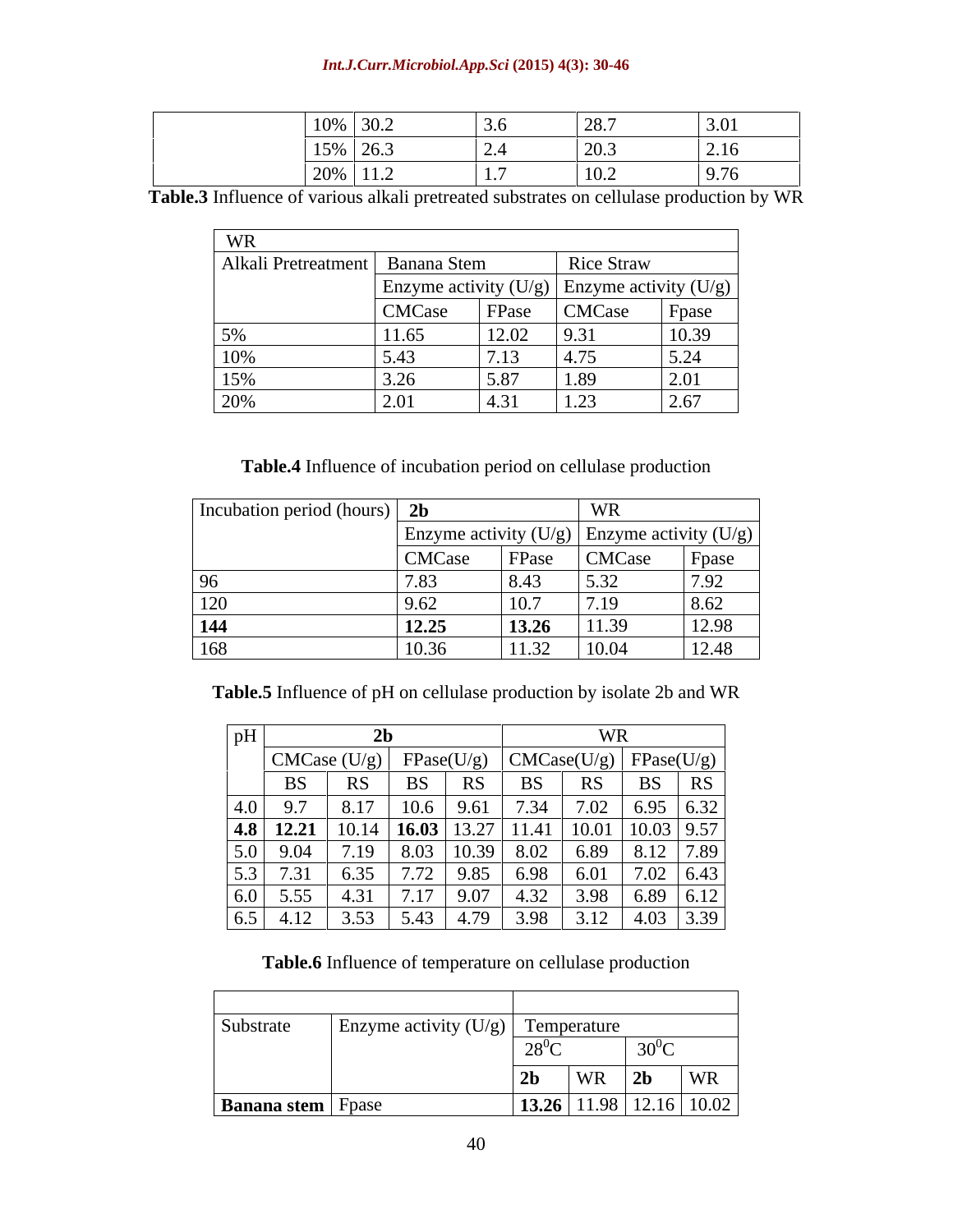### *Int.J.Curr.Microbiol.App.Sci* **(2015) 4(3): 30-46**

| <b>CMCase</b>               | 1221<br>$11.32$   11.01   9.78<br>12.25 |
|-----------------------------|-----------------------------------------|
| <b>CMCase</b><br>Rice straw | $9.23$ 8.65<br>$10.49$ 9.87             |
| $F$ pasc                    | $10.98$   11.23   10.21                 |

**Table.7** Influence of spent wash as moistening agent on cellulase production

| Substrate     | Enzyme        | activity |                                    |             |                                                             | Spent wash with various concentration of MW media |
|---------------|---------------|----------|------------------------------------|-------------|-------------------------------------------------------------|---------------------------------------------------|
|               |               |          | $\vert$ MW media (3mL) $\vert$ 2:1 |             | $\vert \cdot \cdot \cdot \rangle$<br><b>1.4</b>             | $\sqrt{\text{Spent wash}(3mL)}$                   |
| <b>Banana</b> | Hn91<br>u pa  |          |                                    | $U_{\rm L}$ |                                                             | 10.01                                             |
| stem          | <b>CMCase</b> |          | 0.20                               |             | $10.77$ 11.11                                               |                                                   |
| Rice straw    | <b>CMCase</b> |          | 6.0                                | $ -$        | 8.85                                                        | 9.2                                               |
|               | <b>Hnac</b>   |          | $ -$                               |             | 10 <sub>7</sub><br>$\mathbf{1} \mathbf{2} \cdot \mathbf{3}$ | 73   12.88                                        |

**Table.8** Partial purification of crude enzyme

| Procedure                         | <b>Total</b> | Tota.                     | Specific activity $\vert$ | <b>Purification</b> | Yield                        |
|-----------------------------------|--------------|---------------------------|---------------------------|---------------------|------------------------------|
|                                   |              | Activity   protein $(mg)$ | (U/mg)                    | (fold)              | (%)                          |
|                                   |              |                           |                           |                     |                              |
| Crude enzyme extract              | 1254.16      | 0.079                     | 15875.44                  |                     | 100                          |
| $\lambda$ mmonium sulphate 2118.4 |              | 0.123                     | 17222.76                  | 1.08                | 98.52                        |
| precipitation (60-80%)            |              |                           |                           |                     |                              |
| <b>Dialysis</b>                   | 1918         | 0.162                     | 11839.50                  |                     | $\Lambda\Lambda$ 61<br>44.VI |

**Fig.1** Hydrolytic diameter of fungal isolate 2b



**Fig.2** Cellulase production by each isolated strain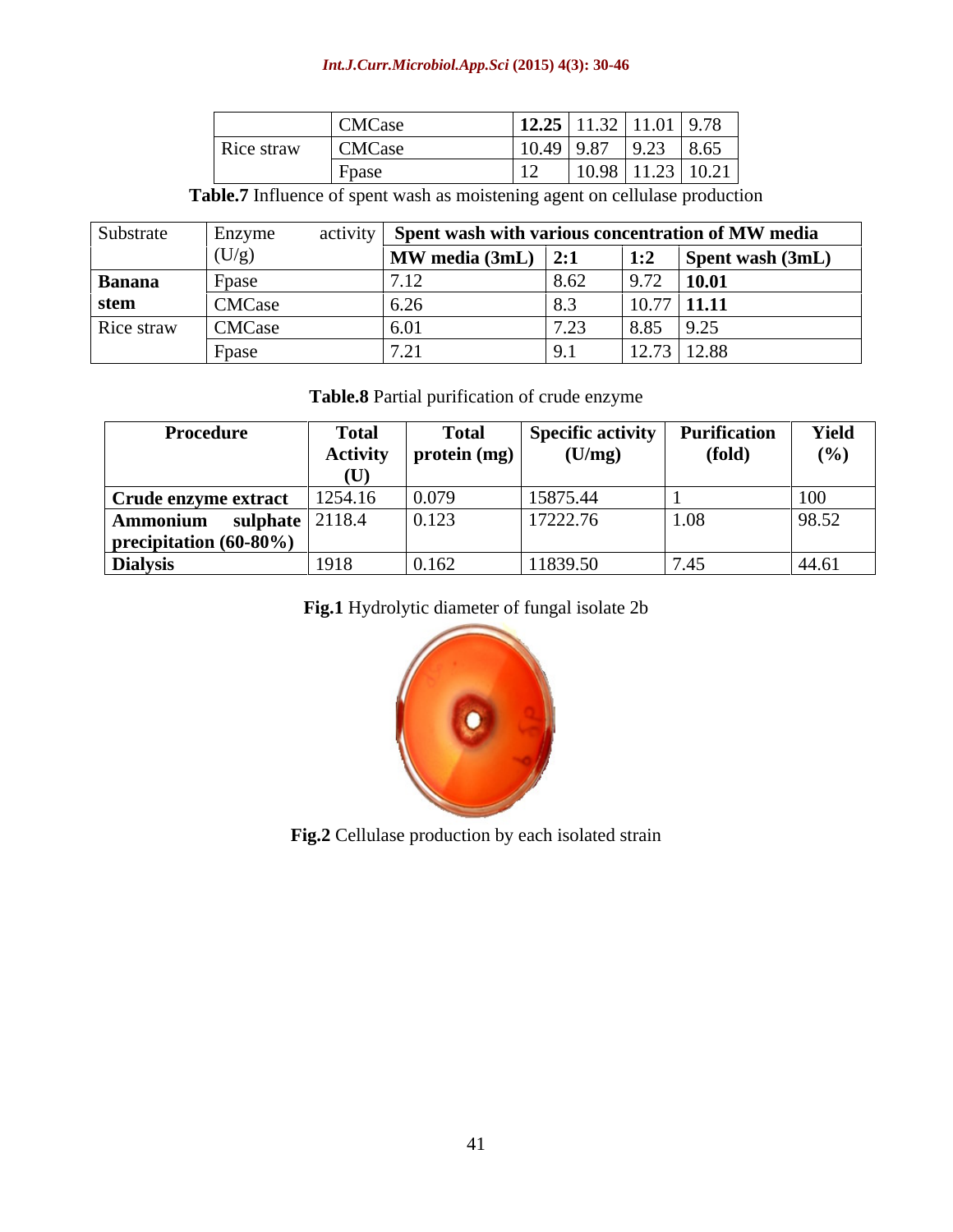

**Fig.3** Identification of fungal isolate 2b



**Fig.4** Microscopic appearance of the isolate 2b



**Figure.5** Cellulase production by each isolate in SmF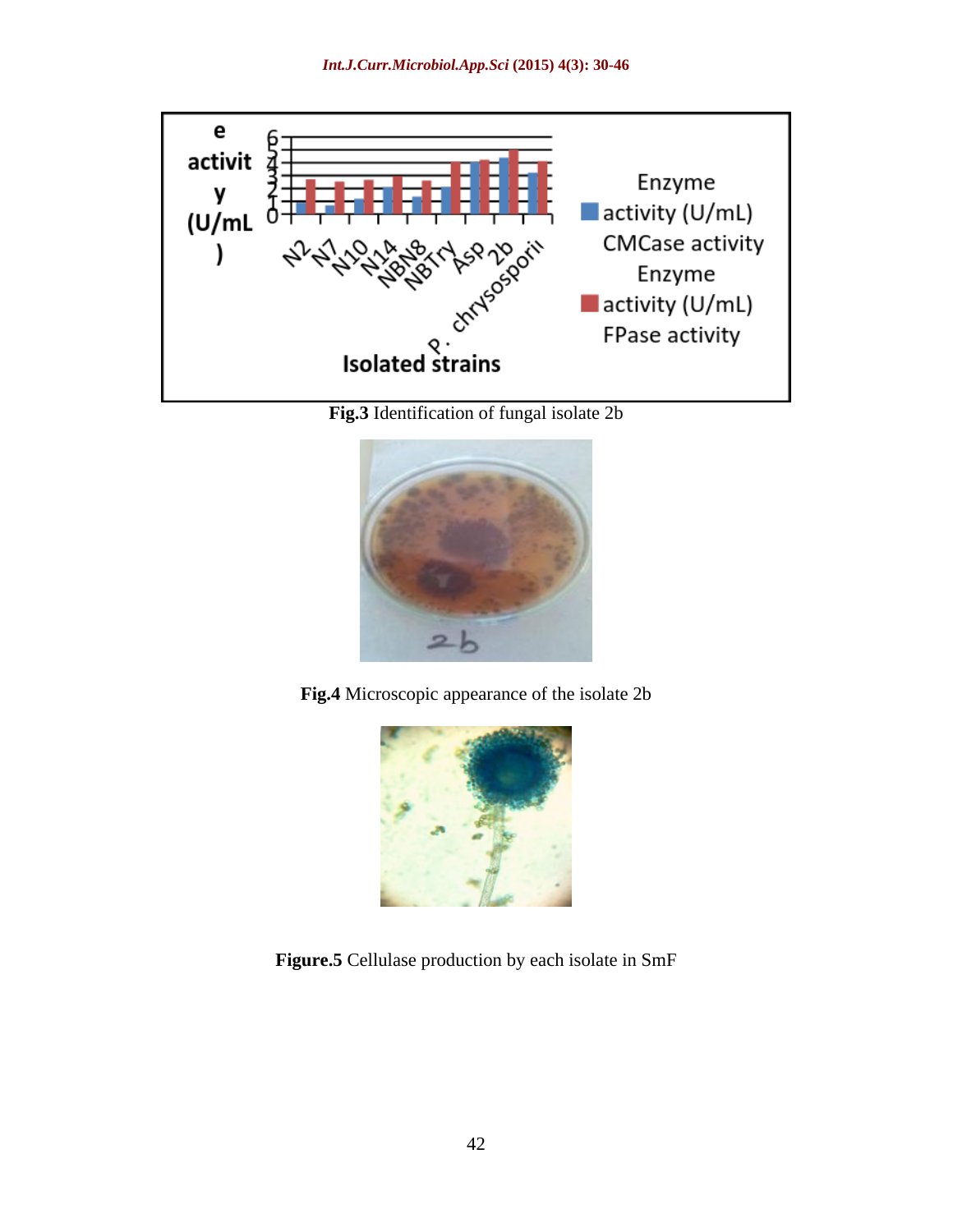

**Figure.6** Influence of various substrates on enzyme production

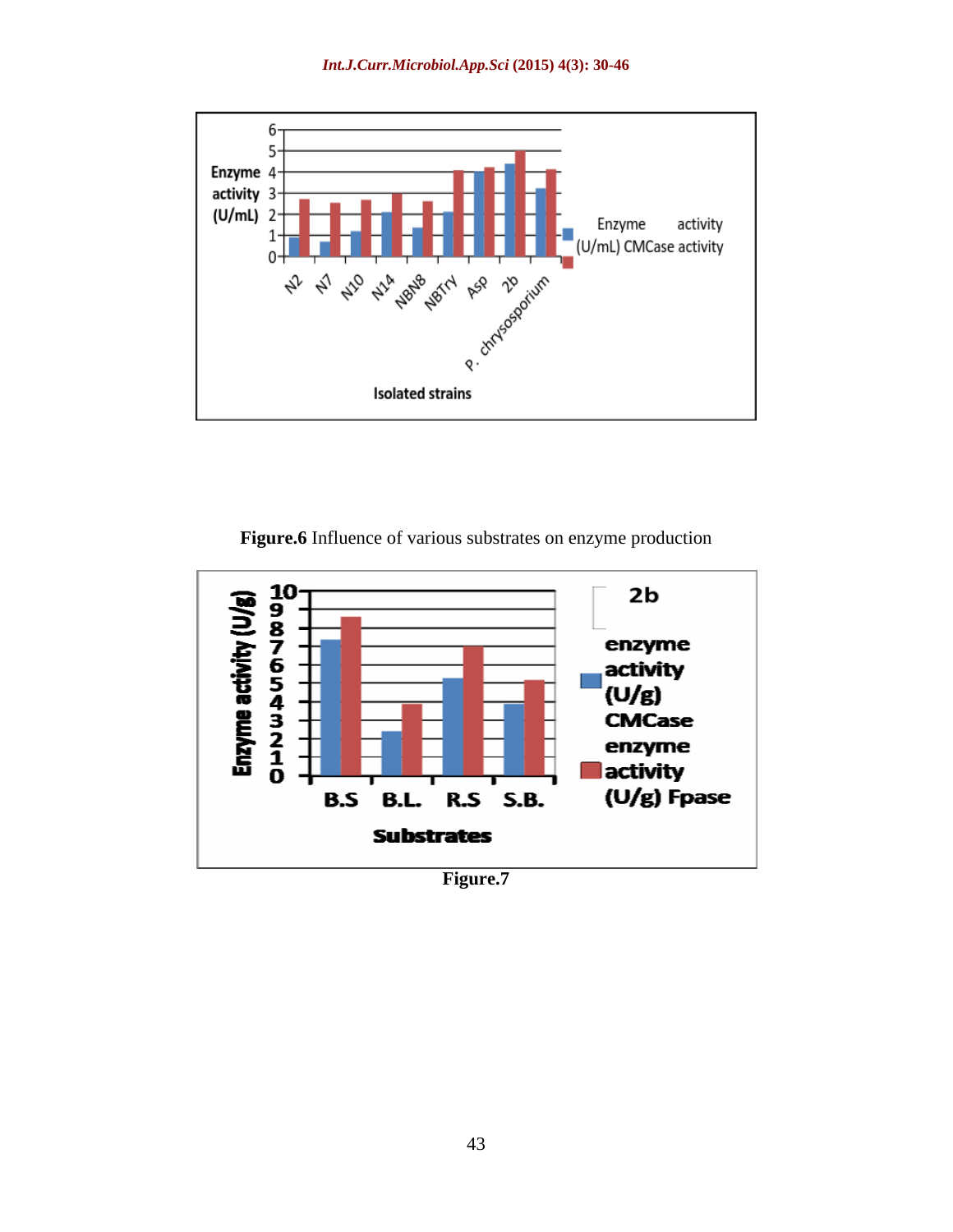

**Figure.8** Effect of temperature on enzyme activity



**Figure.9** Effect of pH on purified enzyme activity



**Figure.10** Enzymatic hydrolysis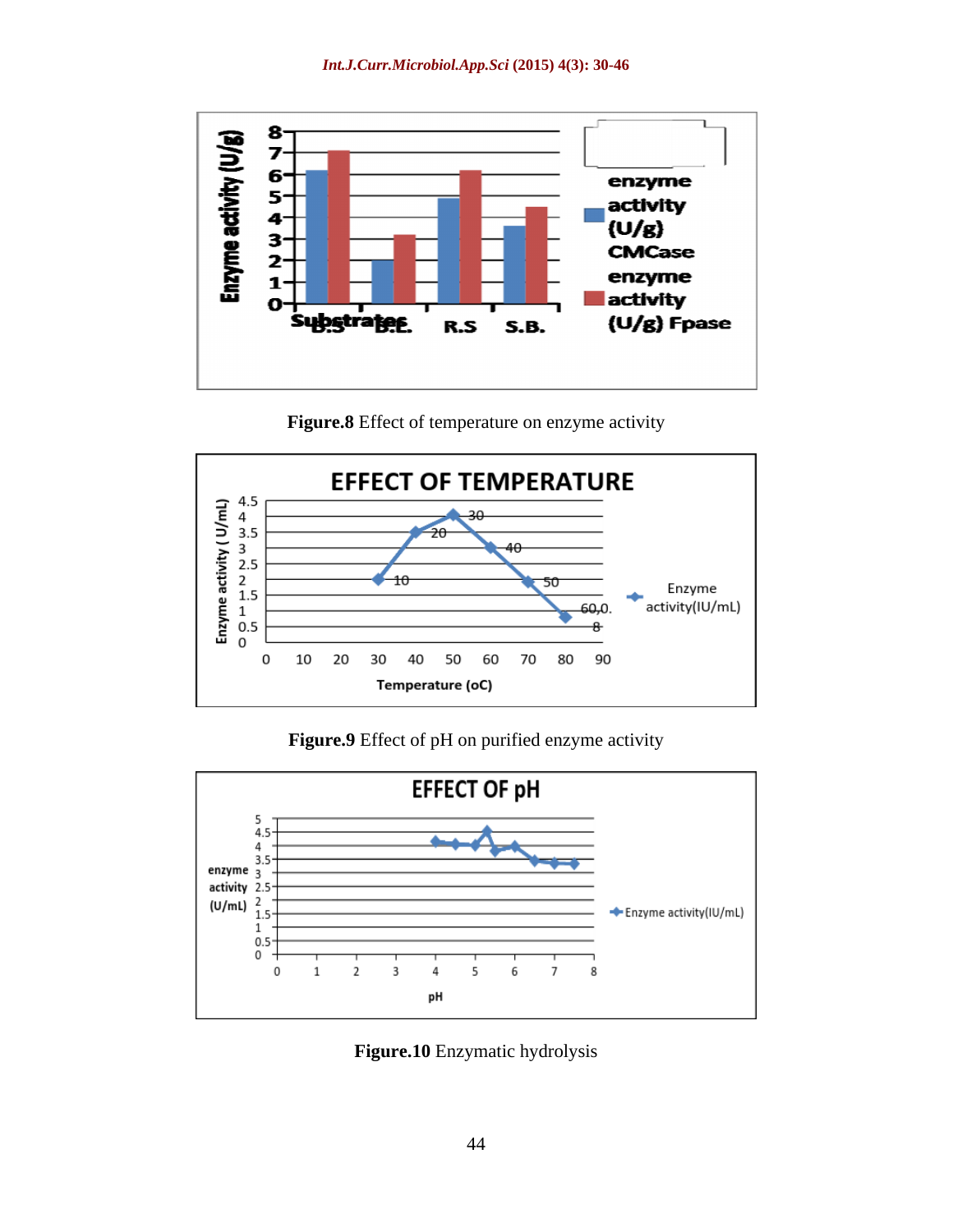

**Figure.11** Effect of metal ions on enzyme activity



- Akiba, S., Kimura, Y., Yamamoto, K., of cellulases by sc<br>Kumagai, H. 1995. Purification and Biol., 24: 173–176. Kumagai, H. 1995. Purification and characterizationof a protease-resistant Benkun Qi, Risheng Yaoa, Ying Yua, Yuan *Ferment. Bioeng., 79(2): 125-130.*
- Ali, S., *et al.* 1991. Factors affecting Cellulase Production by *Aspergillus terreus***.** *World J. Microbiol. Biotechnol.,* 7: 62 66. 2349.
- Ananda Muniswaran, P.K., Selvakumar, P., Narasimha Charyulu, N.C.L. 1994. coir pith in solid state fermentation. *J. Chem. Technol. Biotechnol.,* 60: 147 151. Bioeng., 49: 568–577.
- **References** Baig, M.M.V., *et al.* 2003. Utilization of agricultural waste of banana: production of cellulases by soil fungi, *J. Environ. Biol.,* 24: 173–176.
	- cellulase from *Aspergillus niger*. *J.*  Chena, 2007. Influence of different ratios of rice straw to wheat bran on production of cellulolytic enzymes by *Trichoderma viride* ZY-01 in solid state fermentation. *EJEAF Che.,* 6(9): 2341 2349.
	- Production of cellulases from coconut combined wet oxidation and alkaline Bjerre, A.B., Olesen, A.B., Fernqvist, T. 1996. Pretreatment of wheat straw using combined wet oxidation and alkaline hydrolysis resulting in convertible cellulose and hemicellulose. *Biotechnol. Bioeng.,* 49: 568–577.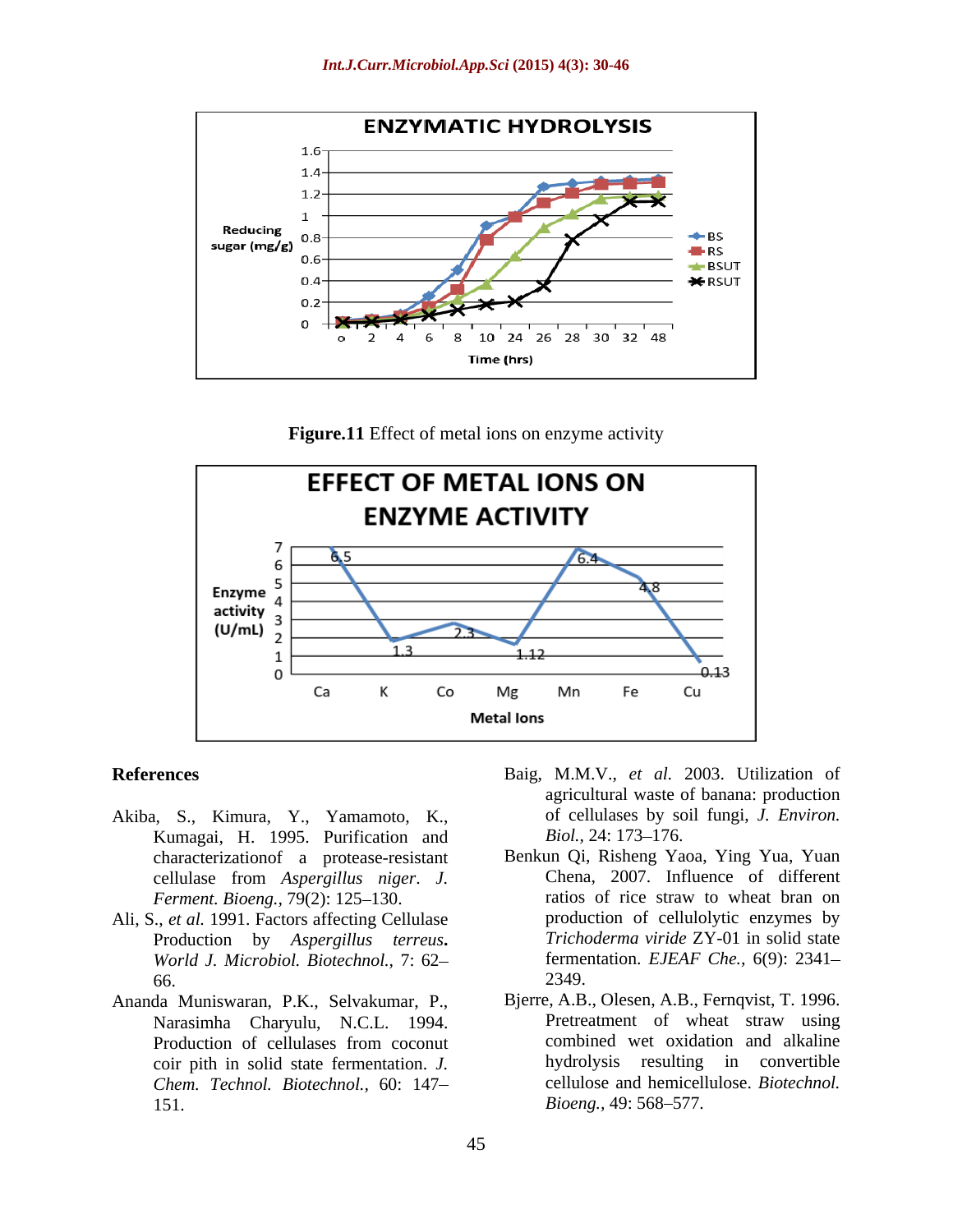- Brustarr, M., Bakenhus, M. 2008. Economical, alcohol fuels. 719–722.
- *Carbohydr. Polymers (Elsevier),* 37:
- Coweling, E.B. 1975. Physical and chemical constraints in the hydrolysis of cellulose
- Damisa, D., Ameh, J., Umoh, V.J. 2008. lignocellulosic wastes on the recovery of Biochem., 2(1): 120–128.
- Das, M., *et al.* 2008. Multivariable parameter production by *Trichoderma reesei* Rut C30 from *Ocimum gratissimum* seed.
- and ethanol *microbial. Mol. Biol. Rev.,*
- Doppelbauer, R., Esterbauer, H., Steiner, W., Lafferty, R.M., Steinmuller, H. 1987. *Biotechnol.*, 56(1): 1–24.<br>The use of lignocellulosic wastes for Lonsane, B.K., Ghidyal, N.P., *reesei*. *Appl. Environ. Microbiol.,* 26(5):
- Eriksson, K.-E. 1969. Cellulose complex of applications. *Adv. Chern. Ser.,* 95: 58
- Fadel, M. 2000. Production physiology of *Aspergillus niger* grown under solid
- 
- Gokhale, D.V., Puntamberkar, U.S., Vyas, A.K., Patil, S.G., Deobagkar, D.N. 1984.

high efficiency engine technologies for *Aspergillus* species. *Biotechnol. Lett.,* 6: Hyper production of  $\beta$ -glucosidase by an 719 722.

- *[\(http://www.epa.gov/otaq/presentations/](http://www.epa.gov/otaq/presentations/)* Immanuel, G., *et al.* 2009. Production and *<epa-fev-isaf-no55.pdf.>)* Partial purification of Cellulase by Cavaco-Paulo, A. 1998. Mechanism of *Aspergillus niger* and A. fumigates cellulase action in textile processes. fermented in coir waste and sawdust. *Int. Aspergillus niger* and *A. fumigates J. Microbiol.,*
	- 273 277. Ingram, L.O., *et al.* 1999. Enteric bacterial catalyst for fuel ethanol production**.** *Biotechnol. Prog., 15: 855-866.*
	- and lignocellulosic materials. Khushal Brijwani, *et al.* 2011. Cellulolytic *Biotechnol. Bioeng. Symp.,* 5: 163 181. enzymes production via solid-state Effect of chemical pretreatment of some methods on substrates. *Process* fermentation: effect of pretreatment methods on substrates. *Process Biochem.,* 2(1): 120–128.
	- cellulase from *Aspergillus niger* AH3 Krishna, C. 1999. Production of bacterial mutant. *Afr. J. Biotechnol.,* 7(14): 2444 cellulases by solid state bioprocessing of 2450. banana wastes. *Bioresour. Technol.,* 69(3): 231 239.
- optimization for the endoglucanase Latifian, M., Hamidi-Esfahani, Z., Barzegar, *Braz. Arch. Biol. Technol*., 51: 35 41. two *Trichoderma reesei* mutants under Demain, A.L., *et al.* 2005. Cellulase, clostridia 2007. Evaluation of culture conditions for cellulase production by solid-state fermentation conditions. *Bioresour. Technol.*, 98: 3634–3637.
	- 69: 124 154. Lee, J. 1997. Biological conversion of lignocellulosic biomass to ethanol. *J. Biotechnol.,* 56(1): 1–24.
	- The use of lignocellulosic wastes for Lonsane, B.K., Ghidyal, N.P., Budiatman, S., production of cellulase by *Trichoderma*  Ramakrishna, S.V. 1985. Engineering 485 494. *Enzyme Microb. Technol.,* 7(6): 258 aspects of solid state fermentation. 265.
	- Ruminicoccus and a new mechanism for Miller, G.L. 1959. Use of dinitrosalicyclic cellulose degradation. In: Hajny, G.J., acid reagent for determination of Reese, E.T. (Eds), Cellulases and their reducing sugar. *Biotechnol. Bioeng. Symp.*, 5: 193–219.
	- 59. Muhammad, I., Safdar, A., Quratulain, S., cellulase and  $\beta$ -glucosidase enzyme of screening of cellulolytic bacteria from state fermentation conditions. *Biol. Sci.,* production and activity. *Turk. J.* 1(5): 401–411. Biochem., 37(3): 287–293. Muhammad, N. (2012). Isolation and screening of cellulolytic bacteria from soil and optimization of cellulase *Biochem.,* 37(3): 287 293.
- Ghosh, T.K. 1987. Measurement of cellulase Nochure, S.V., Roberts, M.F., Demain, A.I., activities. *Pure Appl. Chem.,* 59(2): 257 1993. True cellulases production by 268. *Clostridium thermocellum* grown on different carbon sources. *Biotech. Lett.,* 15: 641 646.